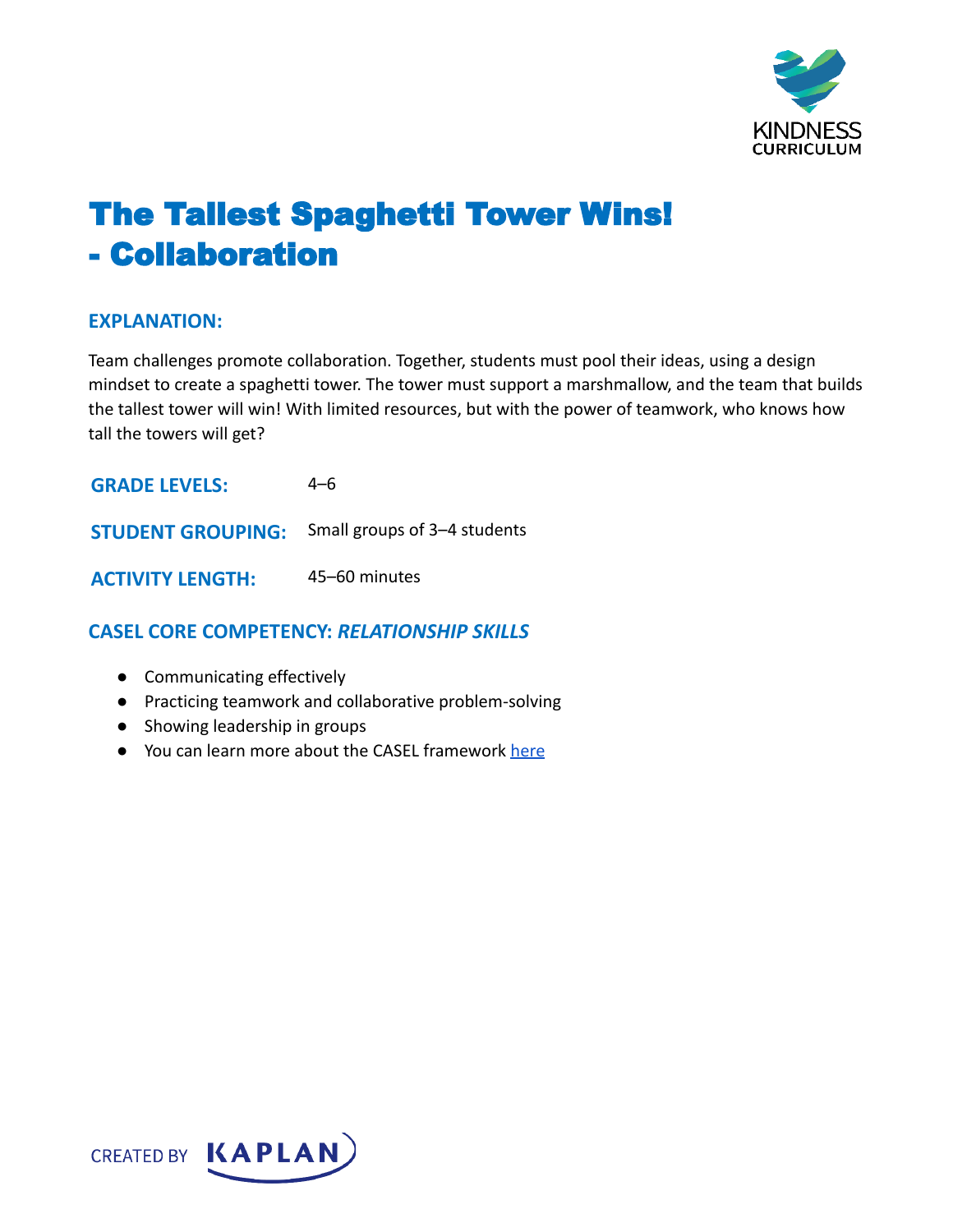## **SCOPE OF TASK:**

Working in a team requires planning, communication, and turn-taking. This activity will also require design skills, math concepts, and patience!

- 1. Arrange students into groups of 3–4, or allow students to self-select their groups.
- 2. Give each group the resources that they can use to complete the task, but don't let them touch the resources until the challenge commences.
- 3. Share the objectives of the challenge with the students:
	- The goal of the task is to design and build the tallest structure that will support a marshmallow.
	- Each team will be given resources and a set time period (teacher to determine).
	- Each team is encouraged to draw a plan of how the spaghetti tower will be built and to discuss building techniques as a group.
- 5. Before students begin the task, ask if there are any questions.
- 6. Start the timer to begin the task.
- 7. Walk around the groups, reminding students of the following guidelines:
	- The marshmallow must be on the top of the structure.
	- The structure must be free-standing.
	- Keep students informed about how much time remains.
- 8. When time is up, each group can present their spaghetti tower. The group can share their plan and explain how they built their tower.